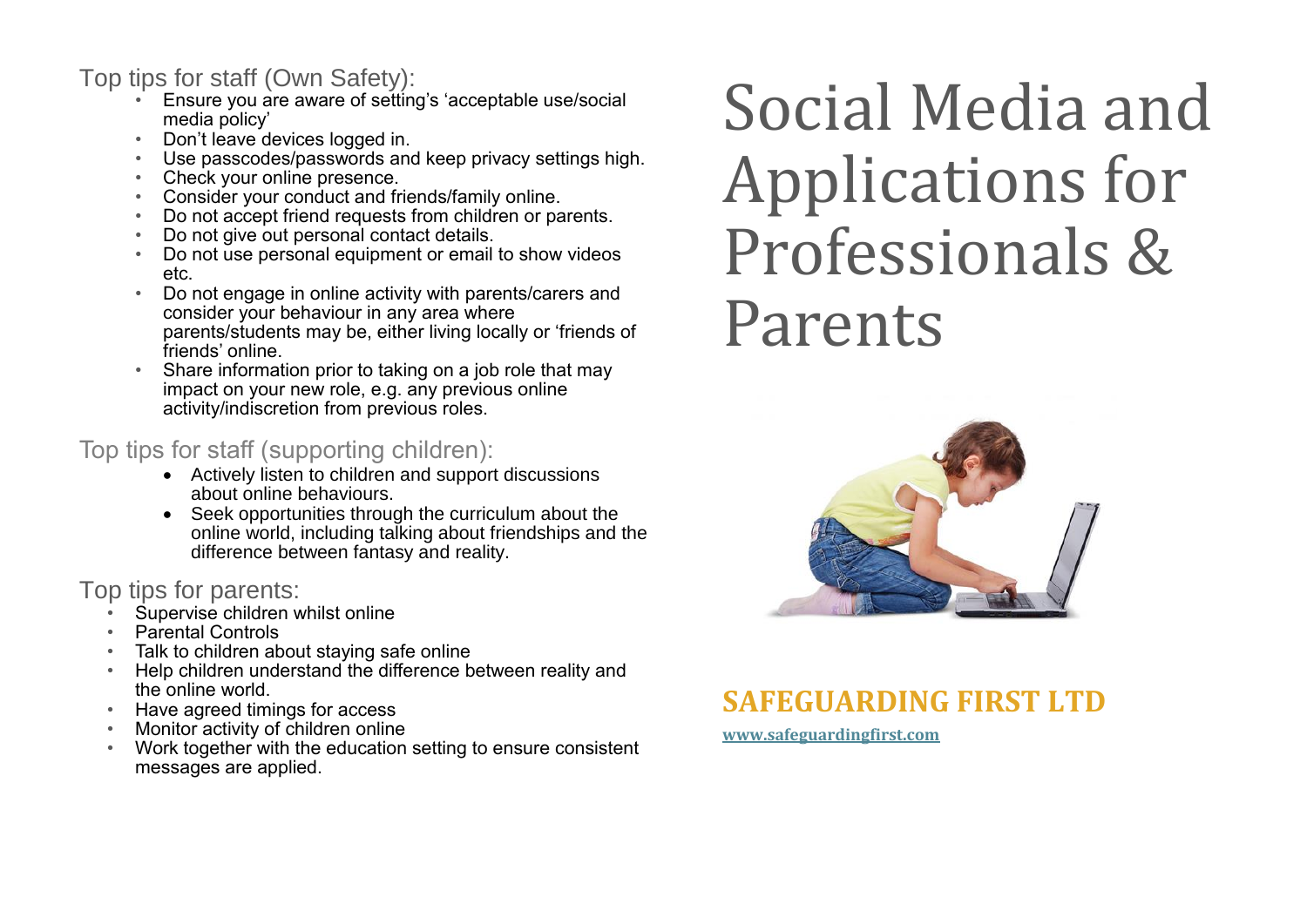## **Social Networks**



**Facebook** is a popular free social networking website that allows registered users to create profiles, upload photos and videos, send messages and keep in touch with friends, family and colleagues. The site, which is available in 37 different languages, includes features such as:

- Marketplace allows members to post, read and respond to classified ads.
- Groups allows members who have common interests to find each other and interact.
- Events allows members to publicise an event, invite guests and track who plans to attend.
- Pages allows members to create and promote a public page built around a specific topic.
- Presence technology allows members to see which contacts are online and chat

Users have a 'wall' that friends of users can post to instantly and users have a 'status update' where they can comment about something, post an image or a video that their friends can see. Privacy settings can be accessed as part of the network. The site was founded in 2004 and currently has over 1 billion users.

#### **What does the law say?**

The existing law is clear in that communications online can be just as harmful in person. Therefore the current laws that are in place to protect civilians in day to day life, are applied in the same way to online communication.

Communications which are considered as grossly offensive, indecent, obscene or false would be investigated under the Malicious Communications Act 1988, where evidence is provided that there is an intention to cause distress or anxiety to the victim. Under the Communications Act, 2003, where evidence is provided that communication is offensive, obscene, menacing, false or for the purpose of causing annoyance, inconvenience or needless anxiety, action will be taken.

The Protection from Harassment Act 1997 also provides for civil remedies in the form of injunctions and damages, on application to the High Court, to protect a person from harassment.

The Government and the Police are considering some of the loopholes that have been caused from social media. The specific internet issues that have created these loopholes are:

**'trolling'** (intentional disruption of an online forum to cause offence)

**'virtual mobbing'** (where a number of individuals use social media to make comments to or about another individual usually because they are opposed to their views)

From April 2015 '**Revenge porn'** (sharing of sexual images following the end of a relationship) can result in up to 2 years imprisonment.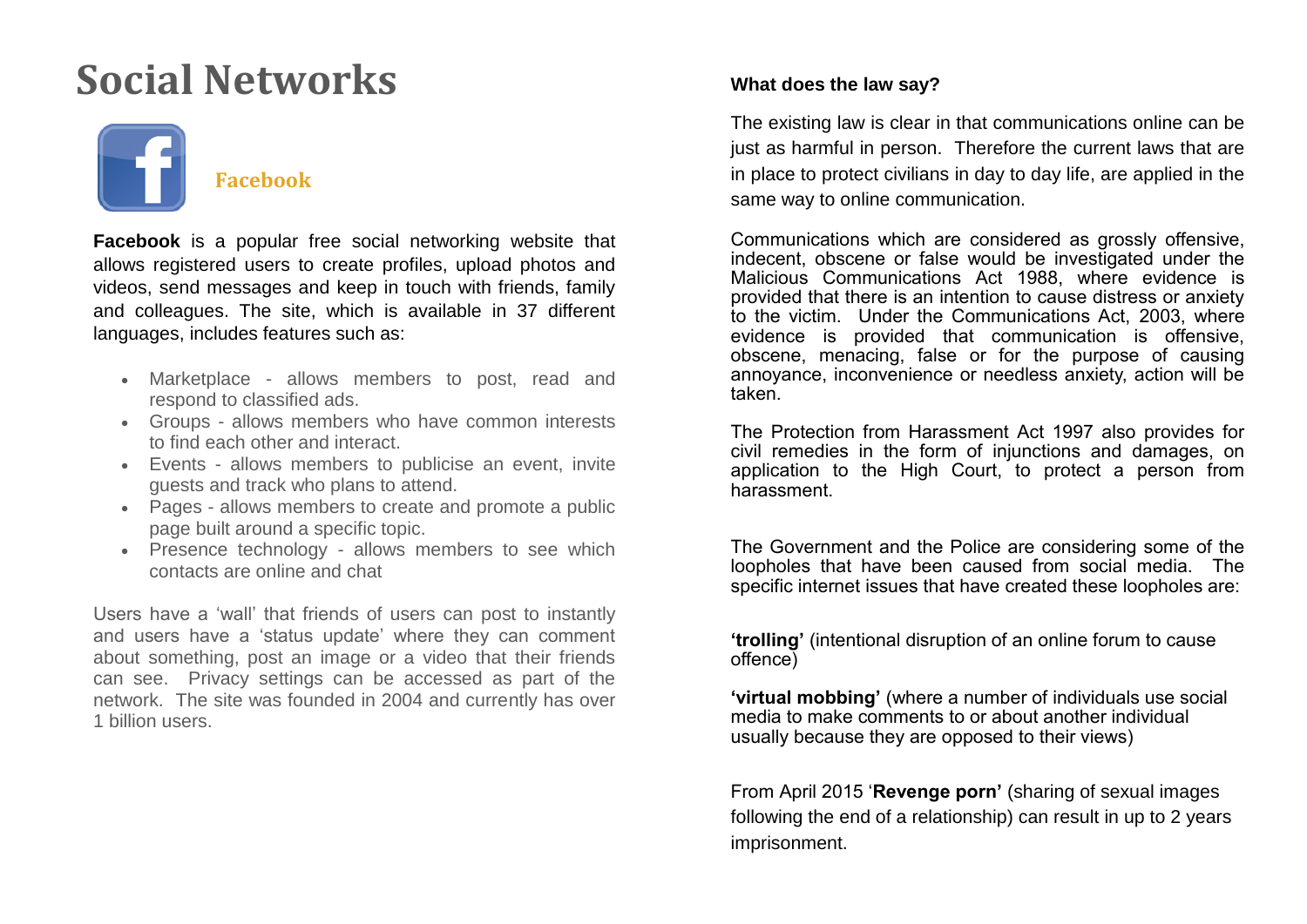### Social Networking & Social Media, the Pro's & Con's

#### **The Pro's:**

- Good way of communicating
- Ability to keep in contact with people all over the world
- Good way of arranging event & raising profiles
- Encourages exploring & learning
- Good way for children to learn about the news

#### **The Con's:**

- Cyberbullying
- The need to have 'likes/comments' to posts and the impact on self esteem
- Parents become involved in issues
- Can be used to 'sound off' and be critical of others
- Increased risk of grooming/sexual exploitation

#### **Did you know?**

- 7 in 10 children 5-15's now have access to a tablet computer at home (from 51% to 71% since 2013).
- Children are almost twice as likely to go online using a tablet (4 in 10 (5-15's) (from 23-42% since 2013) and 2 in 10 (3-4year olds) (from 12-20% since 2013).
- 4 in 10 children 5-15's own a mobile phone.



#### **Twitter**

**Twitter**: Twitter is an online social networking site that enables registered users to send and read short 140 character messages called 'tweets'. Registered users can read and post tweets. Unregistered users can only read them.

Features: Involves posting videos and images.

Twitter was founded in 2006 and has 284 million users a month. Twitter is favoured by celebrities and politicians as a way to access their fans/followers. Tweets are often used to provoke and cause controversy with the barrier of 140 characters to 'tweet'.



#### **Instagram**

**Instagram** is seen as a fun and quirky way to share your life with friends through a series of pictures. Photos taken on mobile phones can be filtered to transform the image into a memory to keep forever.

Features: Posting and editing of photos to black and white or additional settings.

Instagram was founded in 2010 and had around 150 million active users in 2013. Instagram is a favourite site of teenagers.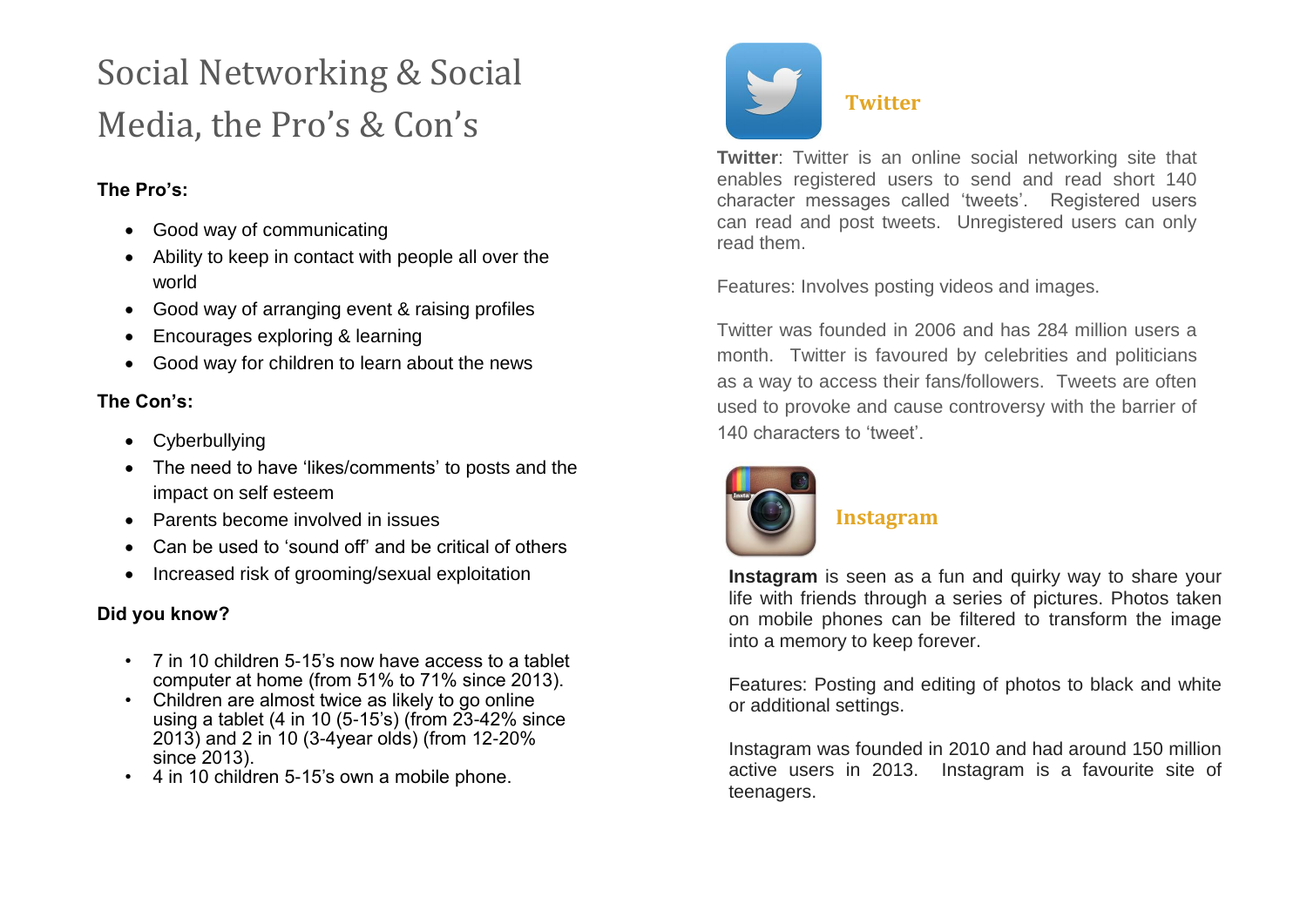# Apps



**Whatsapp** is a mobile messaging app that allows you to exchange messages without having to pay SMS. Features: Whatsapp users can create groups and send images and videos.

Whatspp was founded in 2009 and has 450 million users.



#### **Snapchat**

**Snapchat** is a photo messaging application. Using the application, users can take photos, record videos, add text and drawings, and send them to a controlled list of recipients. These sent photographs and videos are known as "Snaps". Users set a time limit for how long recipients can view their Snaps (as of April 2014, the range is from 1 to 10 seconds) after which they will be hidden from the recipient's device and deleted from Snapchat's servers.

Features: Sending of images to users and groups.

Snap Chat was founded in 2011 and has at least 30 million users.

**What is a 'blog'?** A blog is a regularly updated website or web page, typically one run by an individual or small group that is written in an informal or conversational style.



#### **How can we make apps safe?**

- Talk through safety and privacy features on each app.
- Disable the location and tagging functions so that children can't be tracked.
- Show children how to report any issues using the app.
- Encourage children to talk to you about anything that is worrying them online.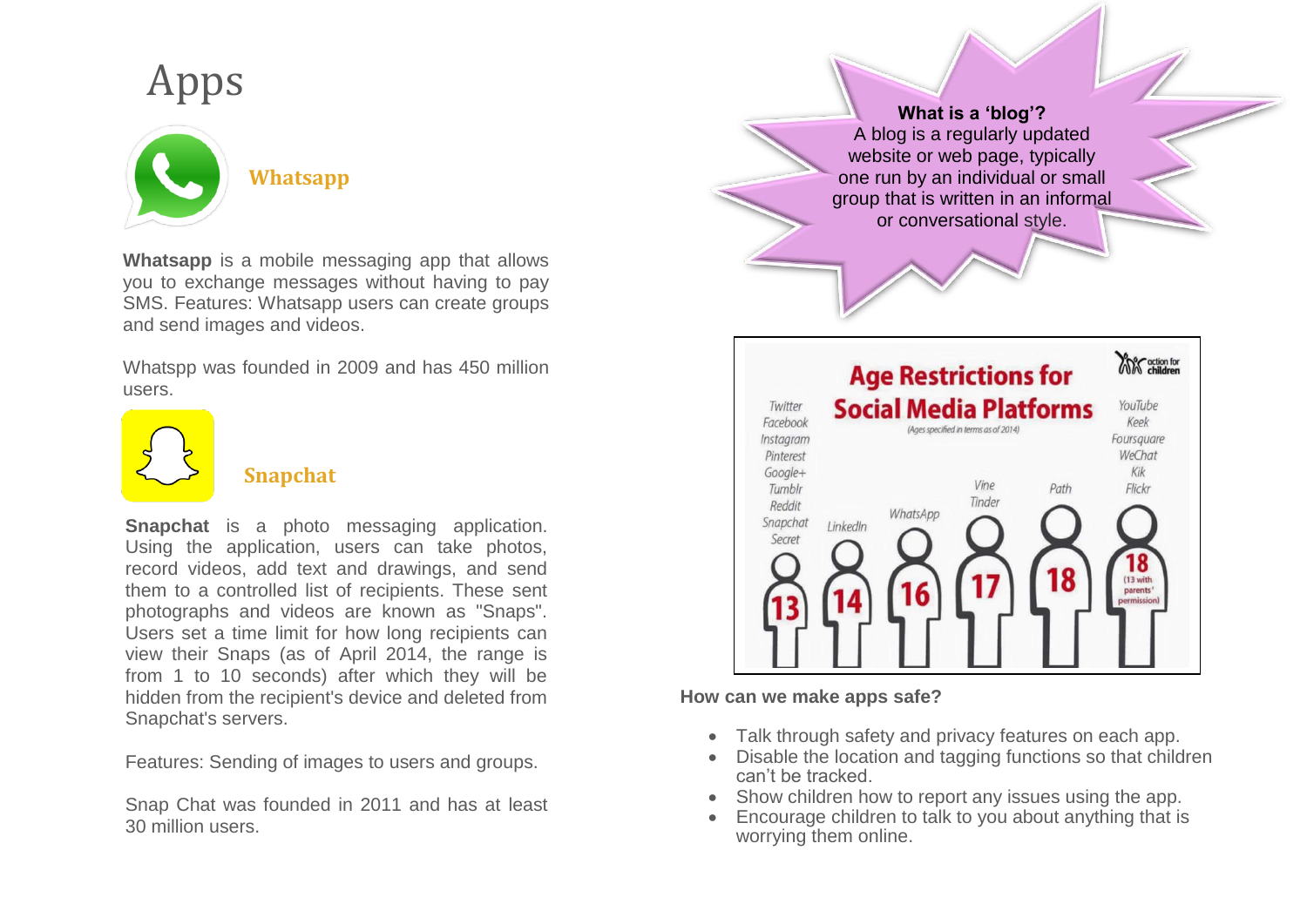

**Chatroulette** is an online chat website that pairs random people from across the world together for web-cam based conversations or any online connectivity. At any point users may end the conversation and initiate another random conversation with another user.



**Chatrandom** is an online chat website alternative to chatroulette specifically for online chat via webcam only.



Skype is a telecommunications application software that specialises in providing video chat and voice calls from computers, tablets and mobile devices via the Internet to other devices or telephones/smartphones. Users can also send instant messages, exchange files and images and send video messages and create conference calls.



#### **Kindr**

**Kindr** is an app used to send visual messages to brighten someone's day. They are usually thoughtful, or funny (and sometimes both). Kindr's have two parts -- an image or condensed video and a compliment.

Features: Sending of images and messages.

Kindr was founded in 2013 and it is unknown how many users there are.

# **Vine**

**Vine** is a short-form video sharing service. It was acquired by microblogging website Twitter in October 2012, just before its official launch. The service allows users to record and edit five- to six-second-long looping video clips, and to "revine", or share others' posts with followers. Some Vines are revined automatically based on what is popular. The videos can then be published through Vine's social network and shared on other services such as Facebook and Twitter. Vine's app can also be used to browse through videos posted by other users, along with groups of videos by theme, and trending, or popular, videos.

Features: Sharing of short form videos.

Vine was founded in 2012 and has 40 million users.